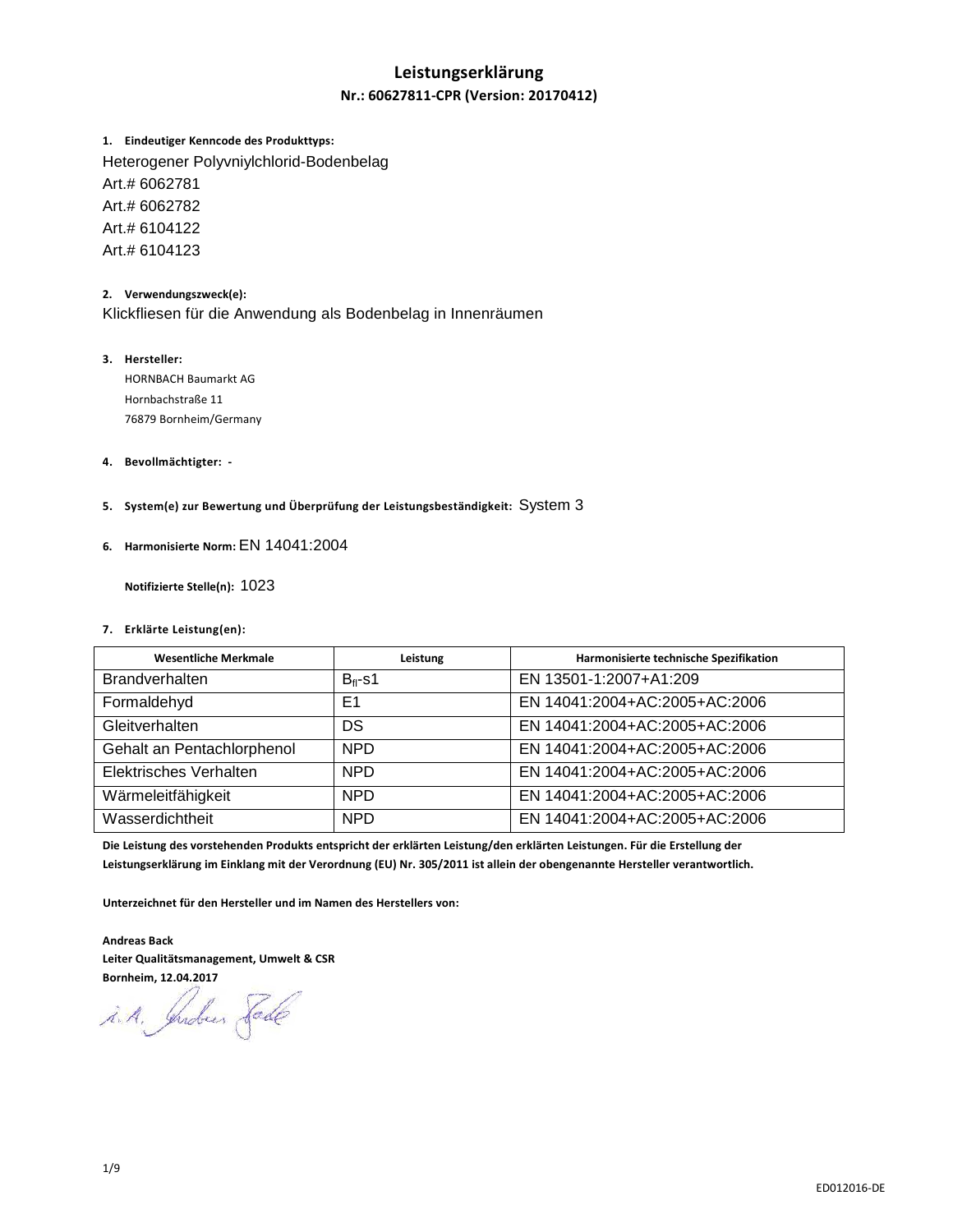### **Declaration of Performance**

**No 60627811-CPR (Version: 20170412)**

**1. Unique identification code of the product-type:** Heterogeneous polyvinyl chloride floor covering Art.# 6062781 Art.# 6062782 Art.# 6104122 Art.# 6104123

**2. Intended use/es:**  WPC/vinyl planks for covering interior floors

- **3. Manufacturer:**  HORNBACH Baumarkt AG Hornbachstraße 11 76879 Bornheim/Germany
- **4. Authorised representative:**
- **5. System/s of AVCP:** System 3
- **6. Harmonised standard:** EN 14041:2004

 **Notified body/ies:** 1023

**7. Declared performance/s:** 

| <b>Essential characteristics</b>      | Performance    | Harmonised technical specification |
|---------------------------------------|----------------|------------------------------------|
| Reaction to fire                      | $B_{fl}$ -s1   | EN 13501-1:2007+A1:209             |
| Formaldehyde                          | E <sub>1</sub> | EN 14041:2004+AC:2005+AC:2006      |
| Sliding performance                   | DS             | EN 14041:2004+AC:2005+AC:2006      |
| Concentration of<br>pentachlorophenol | <b>NPD</b>     | EN 14041:2004+AC:2005+AC:2006      |
| <b>Electrical behaviour</b>           | <b>NPD</b>     | EN 14041:2004+AC:2005+AC:2006      |
| Thermal conductivity                  | <b>NPD</b>     | EN 14041:2004+AC:2005+AC:2006      |
| Water tightness                       | <b>NPD</b>     | EN 14041:2004+AC:2005+AC:2006      |

**The performance of the product identified above is in conformity with the set of declared performance/s. This declaration of performance is issued, in accordance with Regulation (EU) No 305/2011, under the sole responsibility of the manufacturer identified above.** 

**Signed for and on behalf of the manufacturer by:** 

**Andreas Back Head of Quality Assurance, Environmental Issues & CSR At Bornheim on 12.04.2017** 

i.A. Indees Fade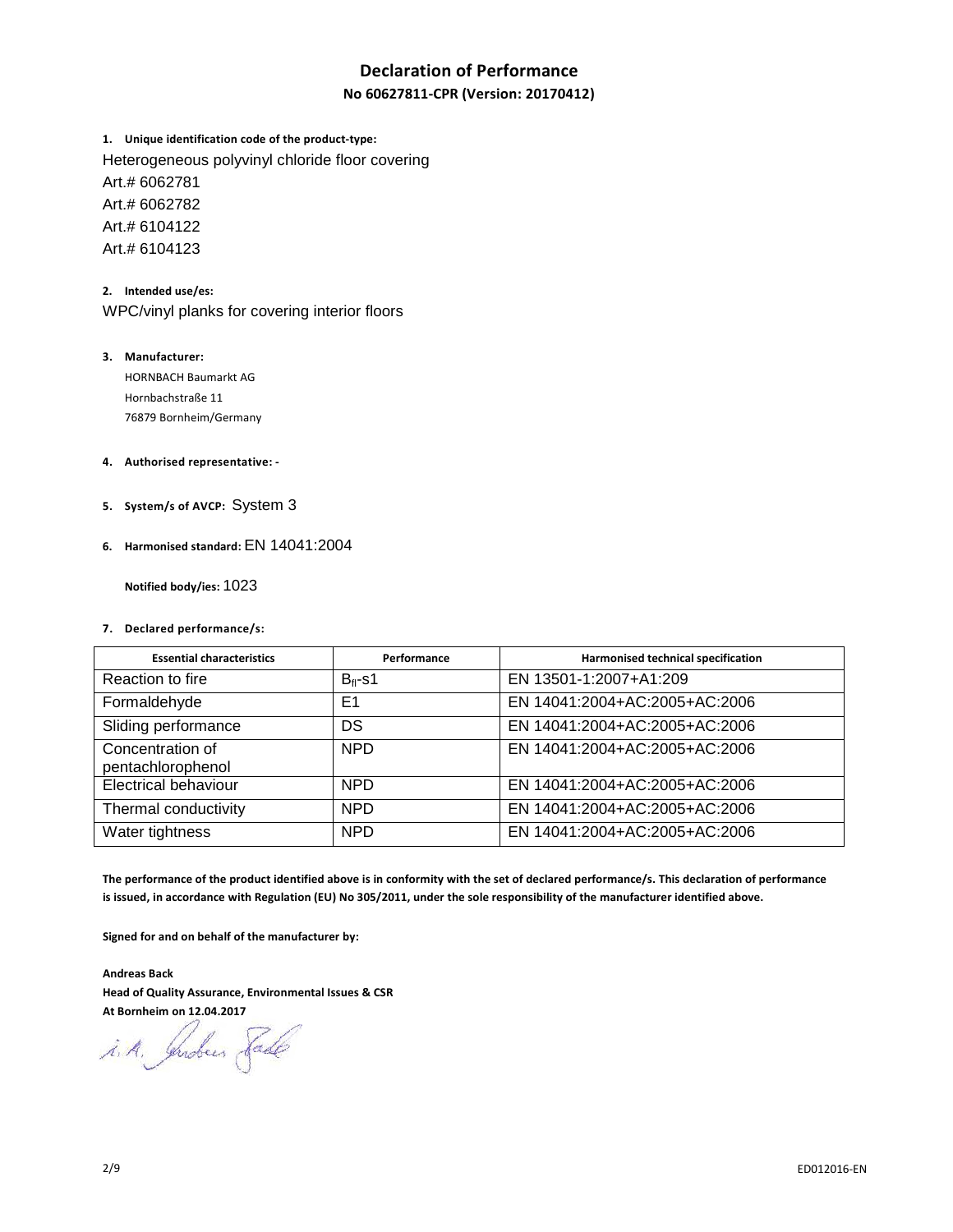### **Déclaration des Performances**

### **N o 60627811-CPR (Version 20170412)**

**1. Code d'identification unique du produit type :** Revêtement de sol hétérogène de chlorure de polyvinyle Art.# 6062781 Art.# 6062782 Art.# 6104122 Art.# 6104123

**2. Usage(s) prévu(s) :** 

Planches élastiques adhésives en vinyle pour l'utilisation comme revêtement de sol à l'intérieur

- **3. Fabricant :**  HORNBACH Baumarkt AG Hornbachstraße 11 76879 Bornheim/Germany
- **4. Mandataire :**
- **5. Système(s) d'évaluation et de vérification de la constance des performances :** Système 3
- **6. Norme harmonisée :** EN 14041:2004

 **Organisme(s) notifié(s) :** 1023

**7. Performance(s) déclarées :** 

| Caractéristiques essentielles | Performance  | Spécifications techniques harmonisées |
|-------------------------------|--------------|---------------------------------------|
| Comportement au feu           | $B_{fl}$ -s1 | EN 13501-1:2007+A1:209                |
| Formaldéhyde                  | E1           | EN 14041:2004+AC:2005+AC:2006         |
| Comportement au glissement    | DS           | EN 14041:2004+AC:2005+AC:2006         |
| Teneur en pentachlorphénol    | <b>NPD</b>   | EN 14041:2004+AC:2005+AC:2006         |
| Comportement électrique       | <b>NPD</b>   | EN 14041:2004+AC:2005+AC:2006         |
| Conductibilité thermique      | <b>NPD</b>   | EN 14041:2004+AC:2005+AC:2006         |
| Etanchéité à l'eau            | <b>NPD</b>   | EN 14041:2004+AC:2005+AC:2006         |

**Les performances du produit identifié ci-dessus sont conformes aux performances déclarées. Conformément au règlement (UE) n o 305/2011, la présente déclaration des performances est établie sous la seule responsabilité du fabricant mentionné ci-dessus.** 

**Signé pour le fabricant et en son nom par :** 

**Andreas Back Directeur Management de la qualité & CSR À Bornheim, le 12.04.2017** 

i.A. Indus Lade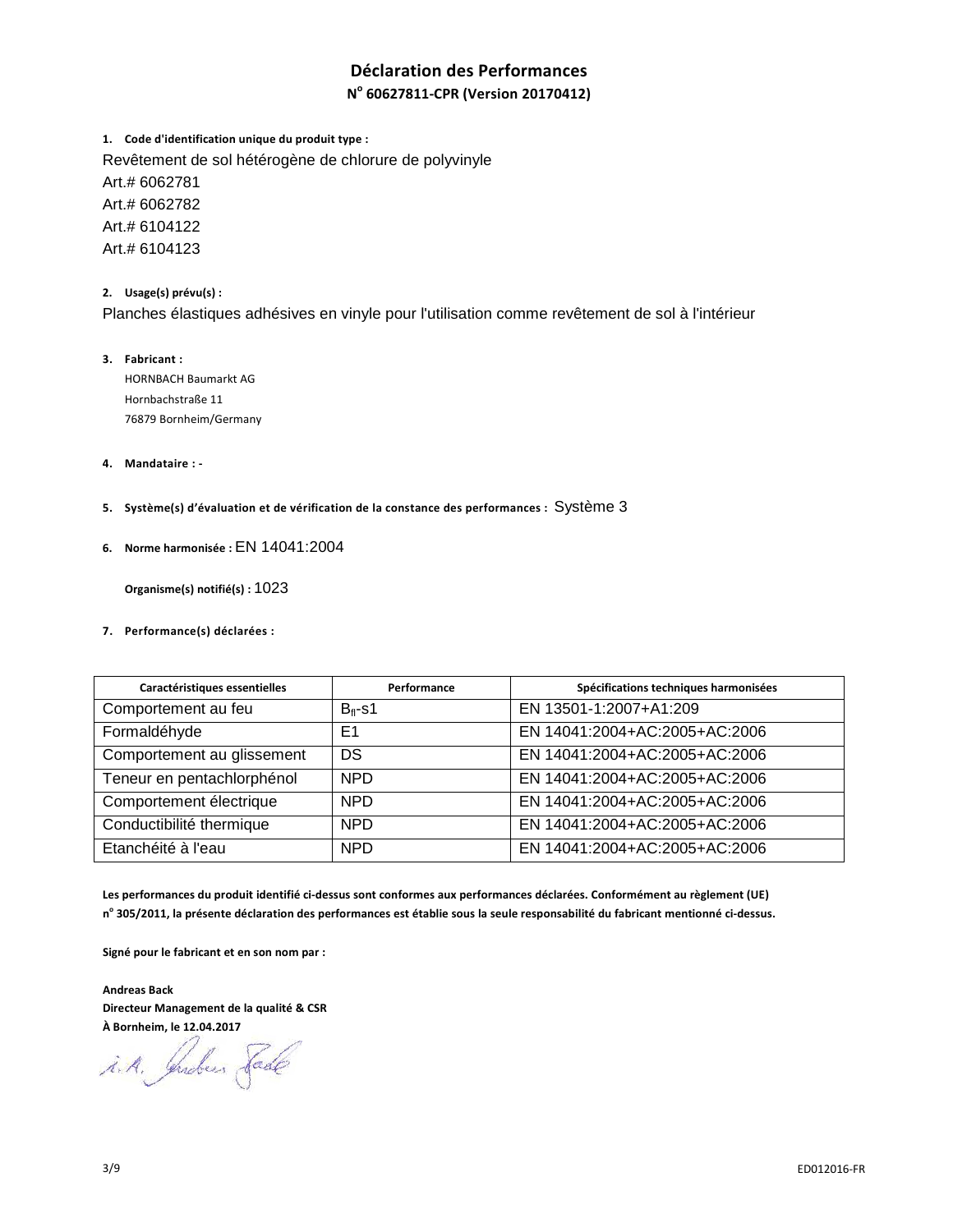### **Dichiarazione di Prestazione**

### **N. 60627811-CPR (Versione 20170412)**

**1. Codice di identificazione unico del prodotto-tipo:**

Rivestimento per pavimenti eterogeneo in polivinilcloruro

Art.# 6062781

Art.# 6062782 Art.# 6104122

Art.# 6104123

### **2. Usi previsti:**

Tavole adesive viniliche elastiche per l'applicazione come rivestimento per pavimenti in ambienti interni, conformemente

### **3. Fabbricante:**

HORNBACH Baumarkt AG Hornbachstraße 11 76879 Bornheim/Germany

### **4. Mandatario: -**

- **5. Sistemi di VVCP:** Sistema 3
- **6. Norma armonizzata:** EN 14041:2004

 **Organismi notificati:** 1023

**7. Prestazioni dichiarate:** 

| Caratteristiche essenziali     | Prestazioni      | Specifiche tecniche armonizzate |
|--------------------------------|------------------|---------------------------------|
| Comportamento alla combustione | $B_{\rm fl}$ -s1 | EN 13501-1:2007+A1:209          |
| Formaldeide                    | E <sub>1</sub>   | EN 14041:2004+AC:2005+AC:2006   |
| Comportamento in scivolamento  | DS               | EN 14041:2004+AC:2005+AC:2006   |
| Tenore di pentaclorofenolo     | <b>NPD</b>       | EN 14041:2004+AC:2005+AC:2006   |
| Comportamento elettrico        | <b>NPD</b>       | EN 14041:2004+AC:2005+AC:2006   |
| Conducibilità termica          | <b>NPD</b>       | EN 14041:2004+AC:2005+AC:2006   |
| Impermeabilità                 | <b>NPD</b>       | EN 14041:2004+AC:2005+AC:2006   |

**La prestazione del prodotto sopra identificato è conforme all'insieme delle prestazioni dichiarate. La presente dichiarazione di responsabilità viene emessa, in conformità al regolamento (UE) n. 305/2011, sotto la sola responsabilità del fabbricante sopra identificato.** 

**Firmato a nome e per conto del fabbricante da:** 

**Andreas Back Responsabile Qualità & CSR In Bornheim addì 12.04.2017**

i.A. Indeer Fade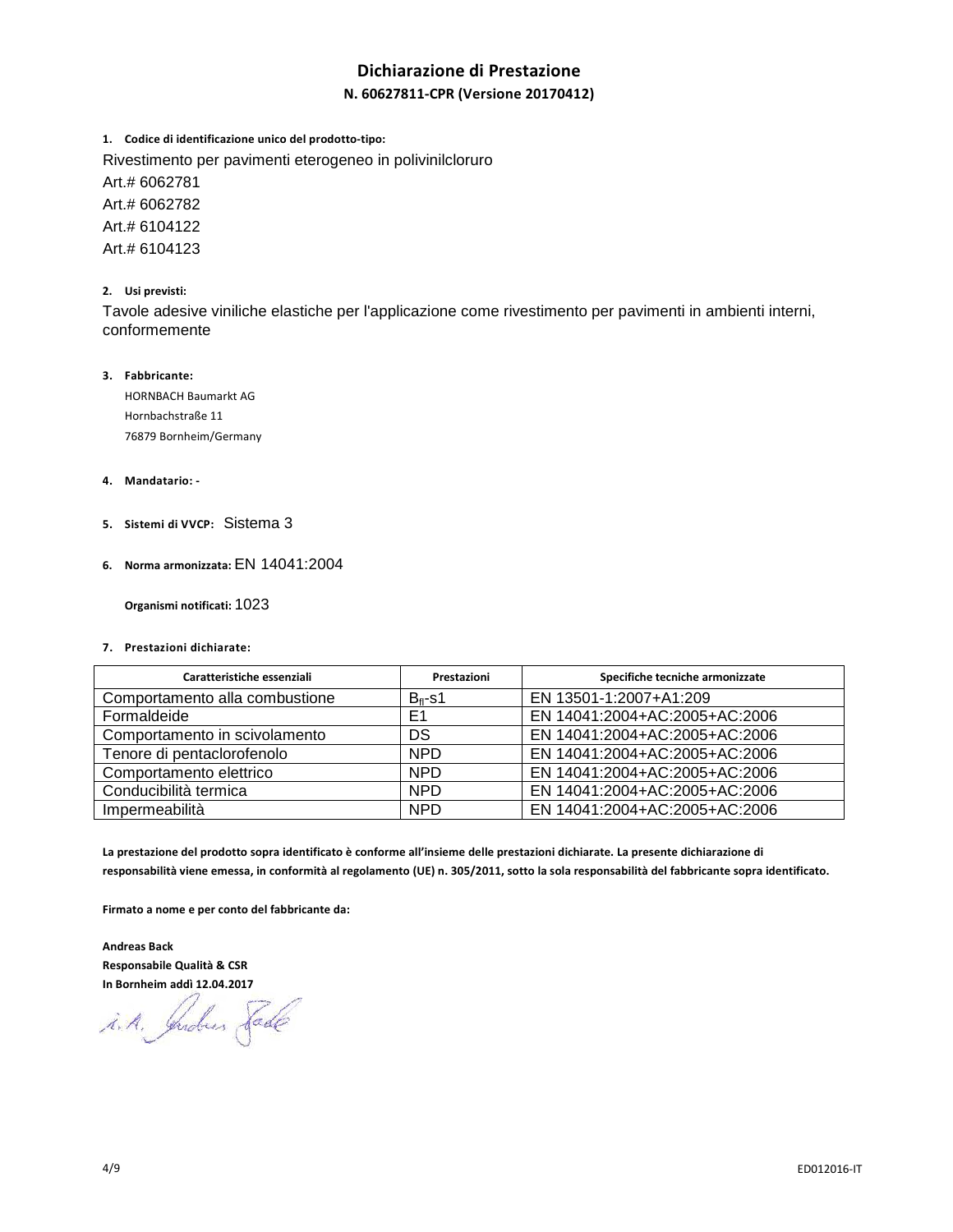# **Prestatieverklaring**

### **Nr. 60627811-CPR (Versie 20170412)**

**1. Unieke identificatiecode van het producttype:** heterogeen polyvinyl chloride vloerbedekking Art.# 6062781 Art.# 6062782 Art.# 6104122 Art.# 6104123

### **2. Beoogd(e) gebruik(en):**

Elastische vinyl-kleefplanken voor toepassing als vloerbedekking in binnenruimtes

### **3. Fabrikant:**

HORNBACH Baumarkt AG Hornbachstraße 11 76879 Bornheim/Germany

### **4. Gemachtigde: -**

**5. Het system of de systemen voor de beoordeling en verificatie van de prestatiebestendigheid:** Systeem 3

### **6. Geharmoniseerde norm:** EN 14041:2004

 **Aangemelde instantie(s):** 1023

#### **7. Aangegeven prestatie(s):**

| Essentiële kenmerken         | Vermogen         | Geharmoniseerde technische specificatie |
|------------------------------|------------------|-----------------------------------------|
| Brandgedrag                  | $B_{\rm fl}$ -s1 | EN 13501-1:2007+A1:209                  |
| Formaldehyde                 | E <sub>1</sub>   | EN 14041:2004+AC:2005+AC:2006           |
| Glijgedrag                   | DS               | EN 14041:2004+AC:2005+AC:2006           |
| Gehalte aan pentachloorfenol | <b>NPD</b>       | EN 14041:2004+AC:2005+AC:2006           |
| Elektrisch gedrag            | <b>NPD</b>       | EN 14041:2004+AC:2005+AC:2006           |
| Warmtegeleidingsvermogen     | <b>NPD</b>       | EN 14041:2004+AC:2005+AC:2006           |
| Waterdichtheid               | <b>NPD</b>       | EN 14041:2004+AC:2005+AC:2006           |

**De prestaties van het hierboven omschreven product zijn conform de aangegeven prestaties. Deze prestatieverklaring wordt in overeenstemming met Verordening (EU) nr. 305/2011 onder de exclusieve verantwoordelijkheid van de hierboven vermelde fabrikant verstrekt.** 

**Ondertekend voor en namens de fabrikant door:** 

**Andreas Back hoofd Kwaliteitsmanagement & CSR Te Bornheim op 12.04.2017** 

i.A. Indees Fade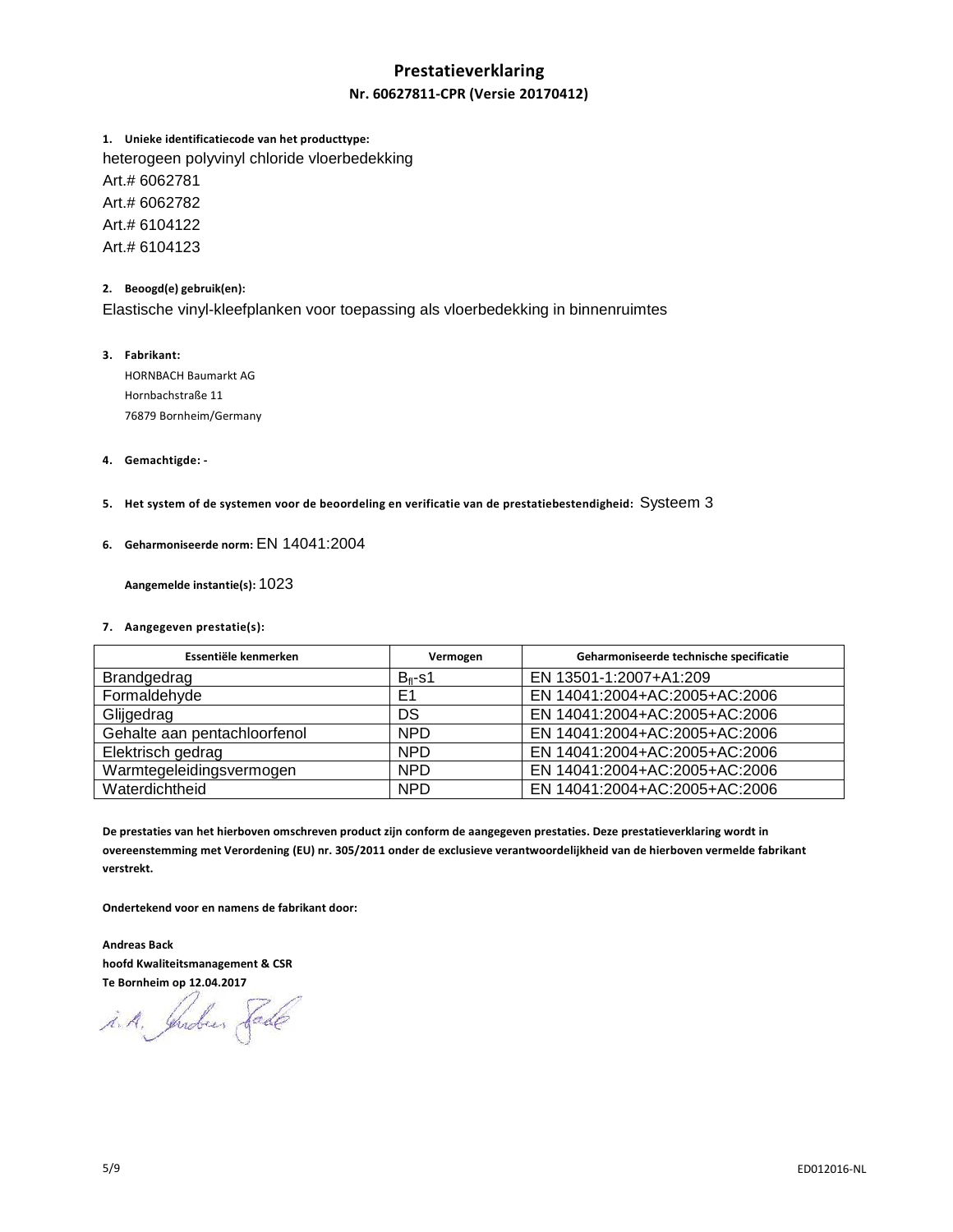### **Prestandadeklaration**

### **Nr 60627811-CPR (Version 20170412)**

**1. Produkttypens unika identifikationskod:** 

heterogena polyvinylklorid-golvbeläggning Art.# 6062781 Art.# 6062782 Art.# 6104122 Art.# 6104123

### **2. Avsedd användning/avsedda användningar:**

Elastiska självhäftande vinylplankor för användning som golvbeläggning inomhus

### **3. Tillverkare:**

HORNBACH Baumarkt AG Hornbachstraße 11 76879 Bornheim/Germany

- **4. Tillverkarens representant:**
- **5. System för bedömning och fortlöpande kontroll av prestanda:** System 3
- **6. Harmoniserad standard:** EN 14041:2004

 **Anmält/anmälda organ:** 1023

#### **7. Angiven prestanda:**

| Väsentliga kännetecken     | Prestanda      | Harmoniserad teknisk specifikation |
|----------------------------|----------------|------------------------------------|
| Förhållningssätt vid brand | $B_{fl}$ -s1   | EN 13501-1:2007+A1:209             |
| Formaldehyd                | E <sub>1</sub> | EN 14041:2004+AC:2005+AC:2006      |
| Glidbeteende               | DS             | EN 14041:2004+AC:2005+AC:2006      |
| Pentaklorfenolhalt         | <b>NPD</b>     | EN 14041:2004+AC:2005+AC:2006      |
| Elektriskt beteende        | <b>NPD</b>     | EN 14041:2004+AC:2005+AC:2006      |
| Värmeledningsförmåga       | <b>NPD</b>     | EN 14041:2004+AC:2005+AC:2006      |
| Vattentäthet               | <b>NPD</b>     | EN 14041:2004+AC:2005+AC:2006      |

**Prestandan för ovanstående produkt överensstämmer med den angivna prestandan. Denna prestandadeklaration har utfärdats i enlighet med förordning (EU) nr 305/2011 på eget ansvar av den tillverkare som anges ovan.** 

**Undertecknad på tillverkarens vägnar av:** 

**Andreas Back ledare för kvalitetsmanagement & CSR Bornheim den 12.04.2017** 

i.A. Indees Sade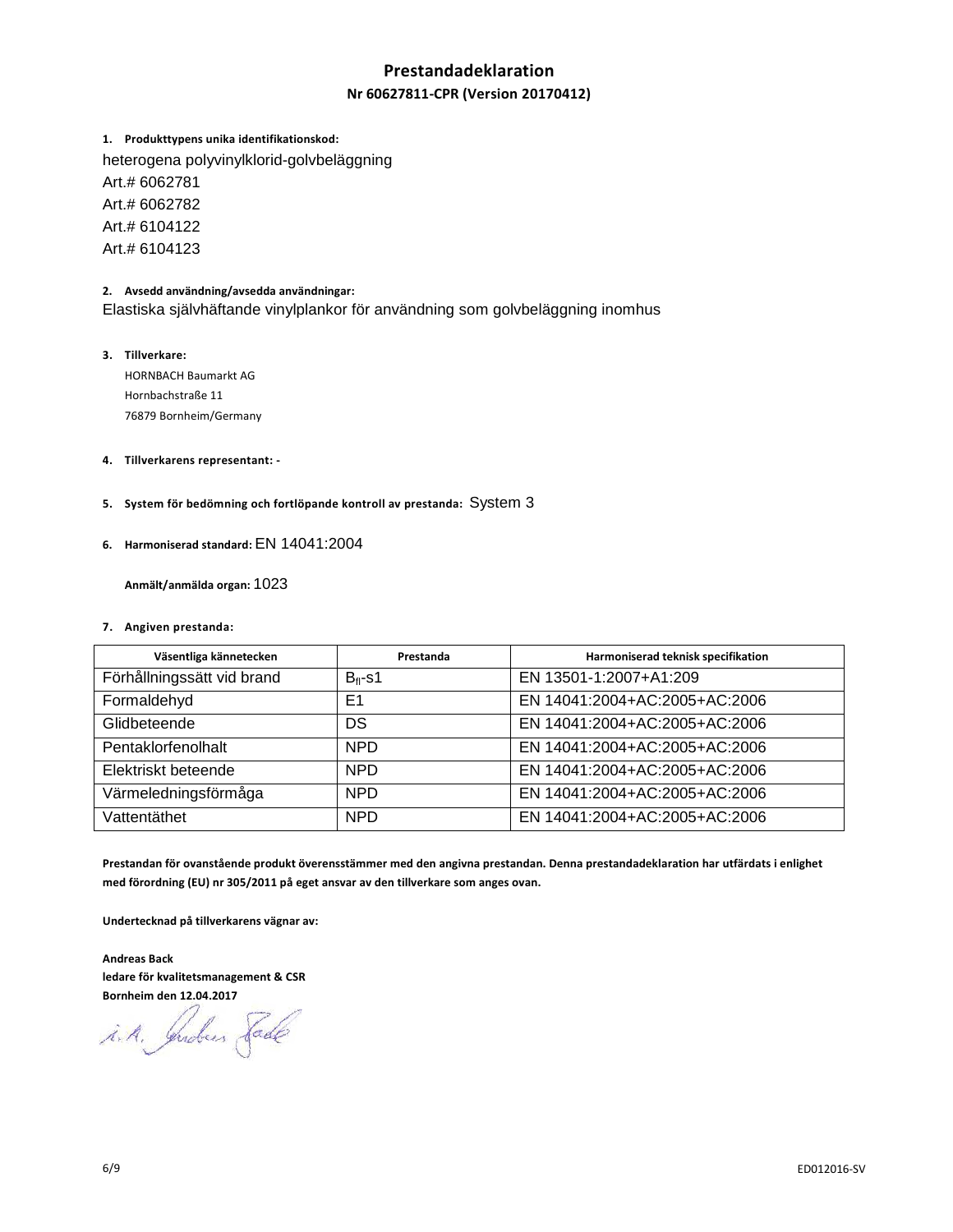## **Prohlášení o Vlastnostech**

**č. 60627811-CPR (Verze 20170412)** 

**1. Jedinečný identifikační kód typu výrobku:** heterogenní PVC podlahové krytiny Art.# 6062781 Art.# 6062782 Art.# 6104122 Art.# 6104123

### **2. Zamýšlené/zamýšlená použití:**

Elastické vinylové nalepovací desky pro použití jako podlahová krytina ve vnitřních prostorách

#### **3. Výrobce:**

HORNBACH Baumarkt AG Hornbachstraße 11 76879 Bornheim/Germany

#### **4. Zplnomocněný zástupce: -**

- **5. Systém/systémy POSV:** Systém 3
- **6. Harmonizovaná norma:** EN 14041:2004

 **Oznámený subjekt/oznámené subjekty:** 1023

### **7. Deklarovaná vlastnost/Deklarované vlastnosti:**

| Podstatné vlastnosti         | Výkon          | Harmonizovaná technická specifikace |
|------------------------------|----------------|-------------------------------------|
| Požární vlastnosti           | $B_{fl}$ -s1   | EN 13501-1:2007+A1:209              |
| Formaldehyd                  | E <sub>1</sub> | EN 14041:2004+AC:2005+AC:2006       |
| Klouzavost                   | DS             | EN 14041:2004+AC:2005+AC:2006       |
| Pentachlorfenol              | <b>NPD</b>     | EN 14041:2004+AC:2005+AC:2006       |
| Elektrické vlastnosti        | <b>NPD</b>     | EN 14041:2004+AC:2005+AC:2006       |
| Součinitel tepelné vodivosti | <b>NPD</b>     | EN 14041:2004+AC:2005+AC:2006       |
| Vodotěsnost                  | <b>NPD</b>     | EN 14041:2004+AC:2005+AC:2006       |

**Vlastnosti výše uvedeného výrobku jsou ve shodě se souborem deklarovaných vlastností. Toto prohlášení o vlastnostech se v souladu s nařízením (EU) č. 305/2011 vydává na výhradní odpovědnost výrobce uvedeného výše.** 

**Podepsáno za výrobce a jeho jménem:** 

**Andreas Back vedoucí oddělení kvality & CSR V Bornheim dne 12.04.2017** 

i.A. Indees Sade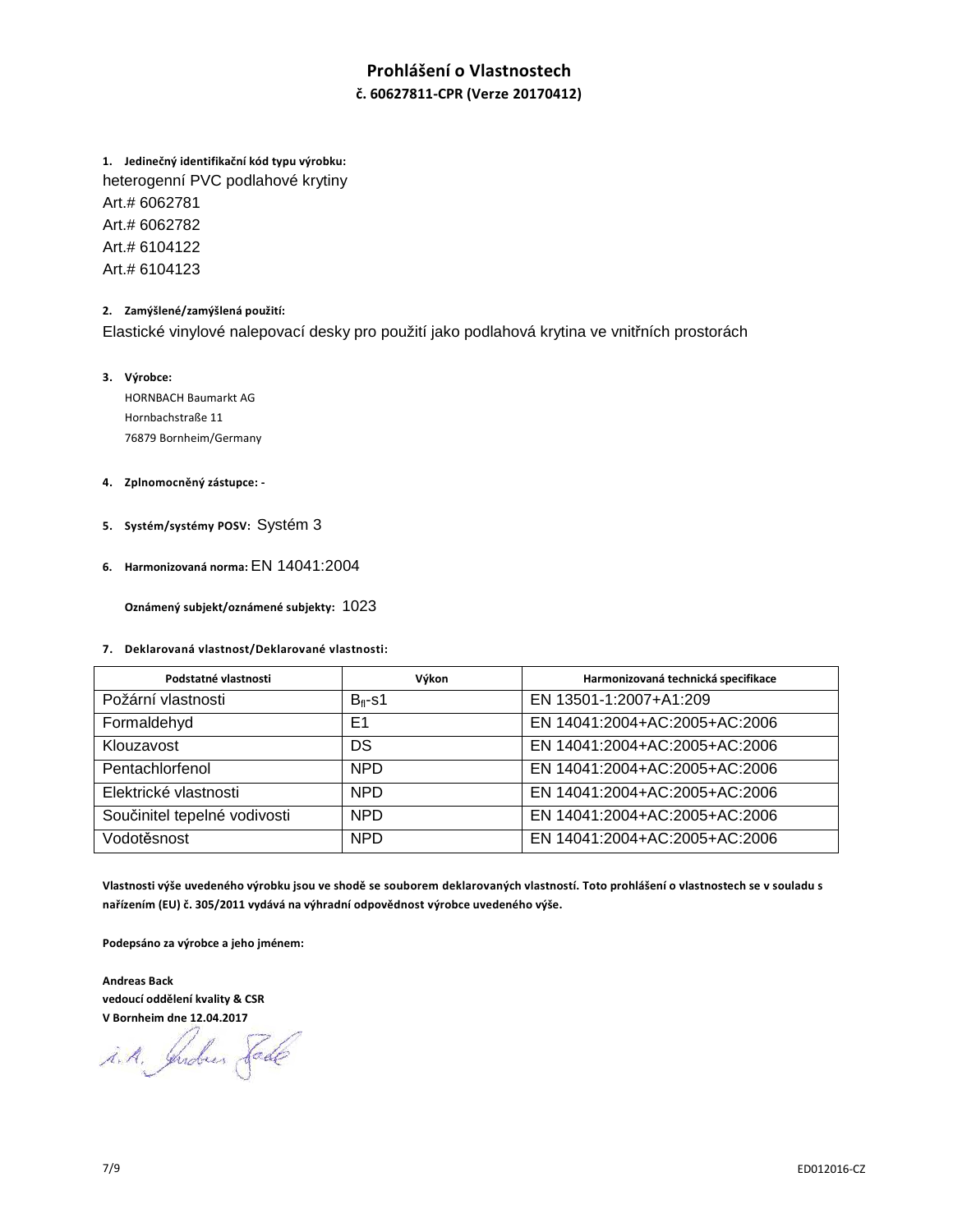### **Vyhlásenie o Parametroch**

### **č. 60627811-CPR (Verzia 20170412)**

**1. Jedinečný identifikačný kód typu výrobku:**  heterogénne polyvinylchloridová podlahová krytina Art.# 6062781 Art.# 6062782 Art.# 6104122 Art.# 6104123

### **2. Zamýšľané použitie/použitia:**

Elastické vinylové lepiace lišty na používanie ako podlahová krytina v interiéroch

- **3. Výrobca:**  HORNBACH Baumarkt AG Hornbachstraße 11 76879 Bornheim/Germany
- **4. Splnomocnený zástupca:**
- **5. Systém(-y) posudzovania a overovania nemennosti parametrov:** Systém 3
- **6. Harmonizovaná norma:** EN 14041:2004

 **Notifikovaný(-é) subjekt(-y):** 1023

#### **7. Deklarované parametre:**

| Podstatné znaky          | Výkon          | Harmonizované technické špecifikácie |
|--------------------------|----------------|--------------------------------------|
| Správanie sa pri požiari | $B_{fl}$ -s1   | EN 13501-1:2007+A1:209               |
| Formaldehyd              | E <sub>1</sub> | EN 14041:2004+AC:2005+AC:2006        |
| Klzné vlastnosti         | DS             | EN 14041:2004+AC:2005+AC:2006        |
| Obsah pentachlórfenolu   | <b>NPD</b>     | EN 14041:2004+AC:2005+AC:2006        |
| Elektrické vlastnosti    | <b>NPD</b>     | EN 14041:2004+AC:2005+AC:2006        |
| Tepelná vodivosť         | <b>NPD</b>     | EN 14041:2004+AC:2005+AC:2006        |
| Nepremokavosť            | <b>NPD</b>     | EN 14041:2004+AC:2005+AC:2006        |

**Uvedené parametre výrobku sú v zhode so súborom deklarovaných parametrov. Toto vyhlásenie o parametroch sa v súlade s nariadením (EU) č. 305/2011 vydáva na výhradnú zodpovednosť uvedeného výrobcu.** 

**Podpísal(-a) za a v mene výrobcu:** 

**Andreas Back vedúci manažmentu kvality & CSR V Bornheim dňa 12.04.2017** 

i.A. Inder Fade